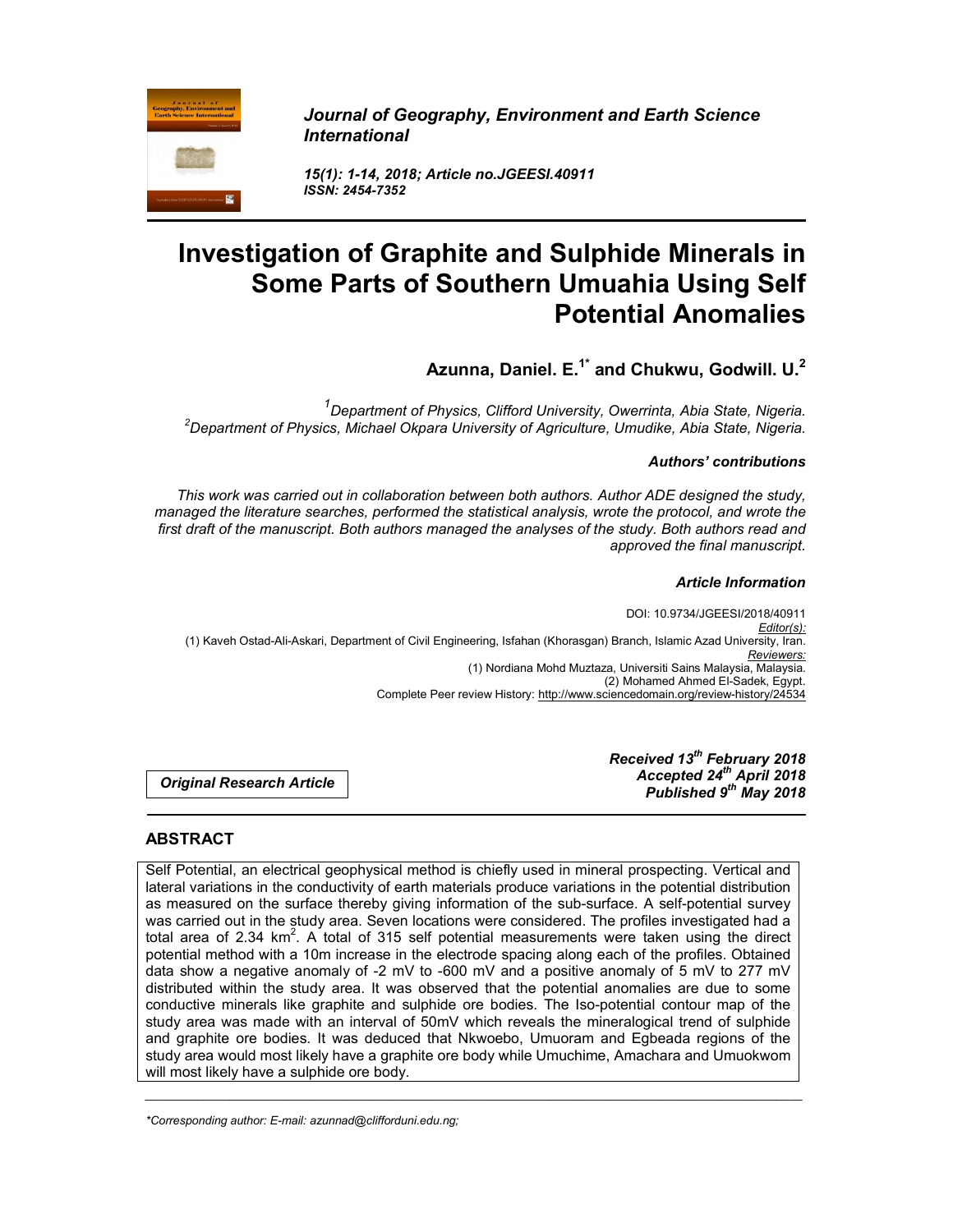*Keywords: Self-potential; Ore; sulphide; anomaly.* 

## **1. INTRODUCTION**

Self-potential or spontaneous potential (SP) is the naturally occurring potential of the earth resulting from geologic, geochemical and hydrological interactions which cause electrical potentials to exist in the earth in the vicinity of the measurement point [1]. These potentials are usually measured in millivolts relative to a survey base.

Spontaneous potential can be produced by mineralisation differences, electrochemical action, geothermal activity and bioelectric generation of vegetation. Charge separation in clay or other minerals due to the presence of semi-permeable interface impeding the diffusion of ions through the pore space of rocks or by the natural flow of conducting fluid through the rocks can also result to spontaneous potential. The controlling factor in all cases is underground water [2]. These potentials are associated with weathering of sulphide mineral bodies, variation in rock properties (mineral content) at geological contacts, the bioelectric activity of organic material, corrosion, thermal and pressure gradients in underground fluids, and other phenomena of similar nature [3].

The self-potential method has been frequently used in subsurface studies due to its sensitivities to variations in groundwater flow, chemistry or temperature [4]. SP method has been used in massive base metal exploration to detect the presence of massive ore bodies and has been extended to groundwater and geothermal investigations, environmental and engineering applications to; map seepage flow associated with dams, in geological mapping and in delineation of shear zones and near-surface faults [5]. SP observations can also be used to infer water table-table variations while some SP observations can yield an estimate of aquifer hydraulic properties [6]. SP has also been useful in characterising active volcanic areas. [7].

The SP method involves the measurement of the differences in natural ground potential between any two points on the ground surface which ranges from less than a millivolt to over ten volts [5]. The electric field is usually measured by high input impedance multimeter using nonpolarisable electrodes [8]. The sign of the potential is an essential diagnostic factor in the interpretation of SP surveys results. However, the SP anomaly is highly dependent on the geology of the area thus providing a clue to the causative factor [9].

Chemical reactions which evolve as a result of the ore body being in contact with the solutions of varied composition give rise to different solution pressure contrast which in turn generates an electromotive force (e.m.f) which causes a flow of current in the ground [10].

#### **1.1 Mechanism of Self Potential**

Electrical potential is one of the properties of rocks and minerals. There are four principal mechanisms producing spontaneous potentials in the subsurface. They include; streaming or electrokinetic potential, liquid-junction or diffusion potential, Nernst or shale potential and mineralization potential or electrolytic contact [5].

While diffusion or liquid-junction potential is caused by the displacement of ionic solutions of different concentrations, that is the differences in mobilities of various ions in solutions of different concentrations, shale or Nernst potential occurs when similar conductors have a solution of different concentrations about them, that is there is no potential difference between two identical metal electrodes when immersed in a homogenous solution. The sum of the diffusion and Nernst potential gives rise to electrochemical or static self-potential [5].

Electrokinetic or streaming potential is caused by the flow of a liquid with electrical properties, passing through a porous medium with different electrical properties i.e. when there is a relative motion between the fluid and the rock matrix [11]. In a porous medium, the electric current density, linked to the ions within the fluid is coupled to the fluid flow to generate streaming potential [12,13]. Streaming potential occasionally gives rise to high potential anomalies associated with topography as used in the characterisation of active volcanic areas which results to a positive anomalous signal [14-16]. In most cases, the streaming potential associated with thermal driven fluid upflow was believed to be the primary cause of these positive anomalies [17]. The expression for Electrokinetic potential is as given in equation one [5].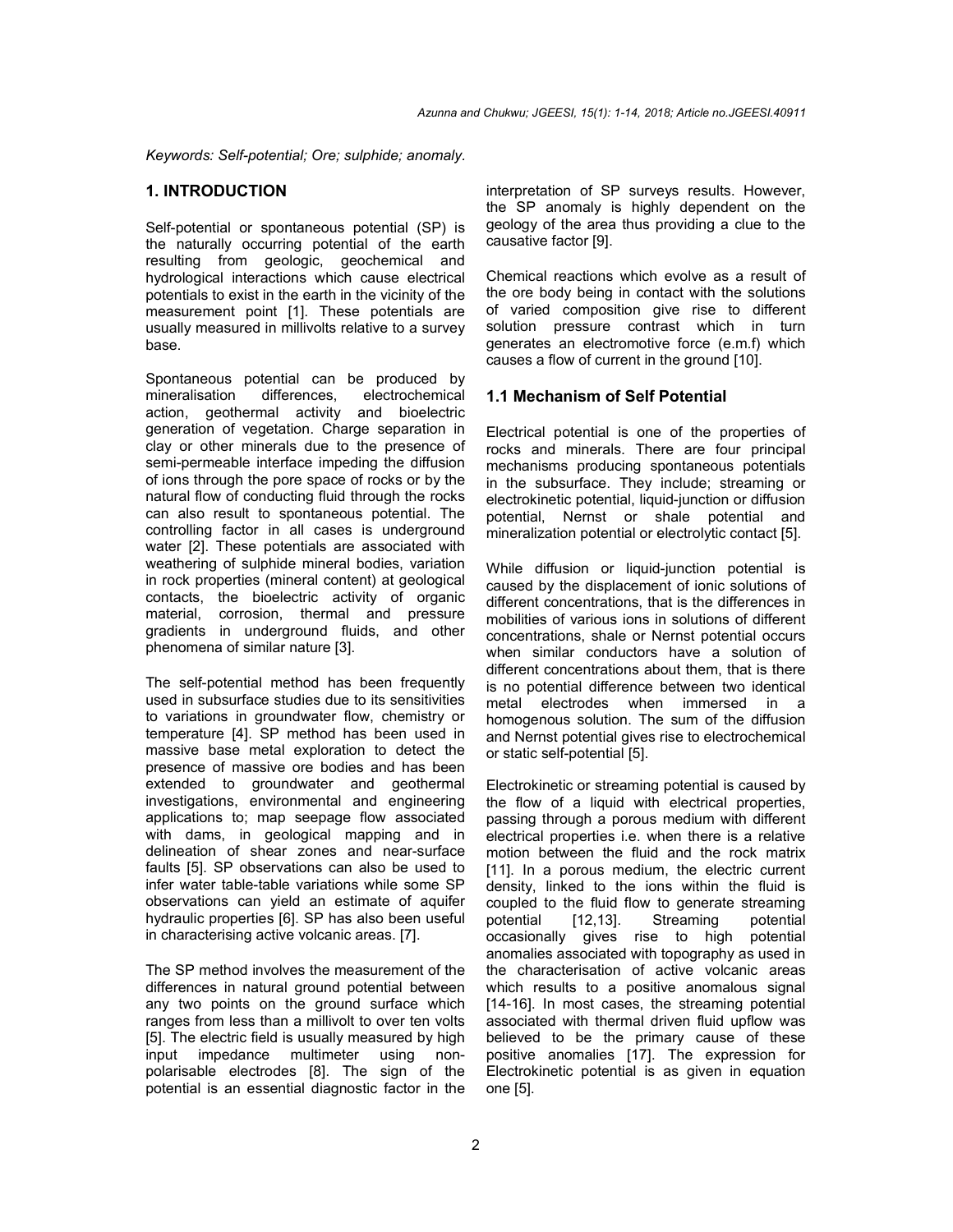$$
E_k = \frac{\mathcal{E} \rho C_e \Delta P}{4\pi \eta} \tag{1}
$$

**Where** 

 $\epsilon$  = Dielectric permittivity of pore fluid

 $\rho$  = Electrical resistivity of pore fluid

 $C_{\epsilon}$  = Electrofiltration coupling coefficient

∆P = Pressure difference and

η = Dynamic viscosity of pore fluid

#### **1.2 Mineralization Potential**

This is produced at the surface of a conductor with another medium. It is also called electrolytic contact. Mineralization potential is almost exclusively negative and exists largely in mineral zones containing sulphides, oxides, graphite and magnetite. Mineralization potential along with the static self-potential is among the basic causes of the large potentials associated with mineral zones. The large magnitude in potential of mineralized zones cannot only be attributed solely to the electrochemical potentials because the presence of metallic conductors in appreciable concentrations appears to be a necessary condition [18].

If two non-polarisable electrodes are inserted into the earth within a reasonable distance apart, a potential drop is observed between the two electrodes. This observation is mostly predominant if sulphide ore bodies mainly those that contain pyrite  $(Fes<sub>2</sub>)$  and pyrrhotite  $(Fes)$ are present. These two mineral bodies are wellknown for producing the most consistent and strong SP anomalies [19]. Large negative anomalies can also be observed over magnetite and graphite as shown in Table 1 [5]. Anomalies

of -450mv or more negative are due to graphite but anomalies of -350 to -400 mv can occur in a variety of lithologic or mineralized conditions while sulphide ore bodies produce a range of up to 350mv between the most positive and most negative SP readings [18]. Other minerals producing fewer anomalies include chalcopyrite  $(CuFeS<sub>2</sub>)$ , calchocite  $(Cu<sub>2</sub>S)$ , and covellite  $(CuS)$ . [20].

The negative SP anomaly observed due to an ore body can be explained thus; when the ore body saddles, the water table, a cathodic electrochemical half cell forms by the chemical reduction of the ions in the surrounding electrolyte, i.e. they gain electrons. Conversely, below the water table, an anodic electrochemical cell operates in which oxidation is dominant and ions loose electrons. The role of the massive ore body is to permit the flow of electrons from the lower half of the ore body to the upper half (i.e. a geo-battery). The net result of this process is that the upper surface becomes negatively charged hence the negative anomaly and the lower half becomes positively charged as shown in Fig. 1 [21].

The self potential method is qualitative and does not attempt to quantify the anomalous volume size owing to the unknown volumetric shapes, concentration/density of various masses and electrical properties of the sought causative media [18]. However, on combination of other geophysical methods like the gravity or magnetic method, thorough quantitative interpretations can be obtained. Nevertheless, when SP can give information about certain minerals.



**Fig. 1. A schematic model of the origin of the SP anomaly of an ore body [21]**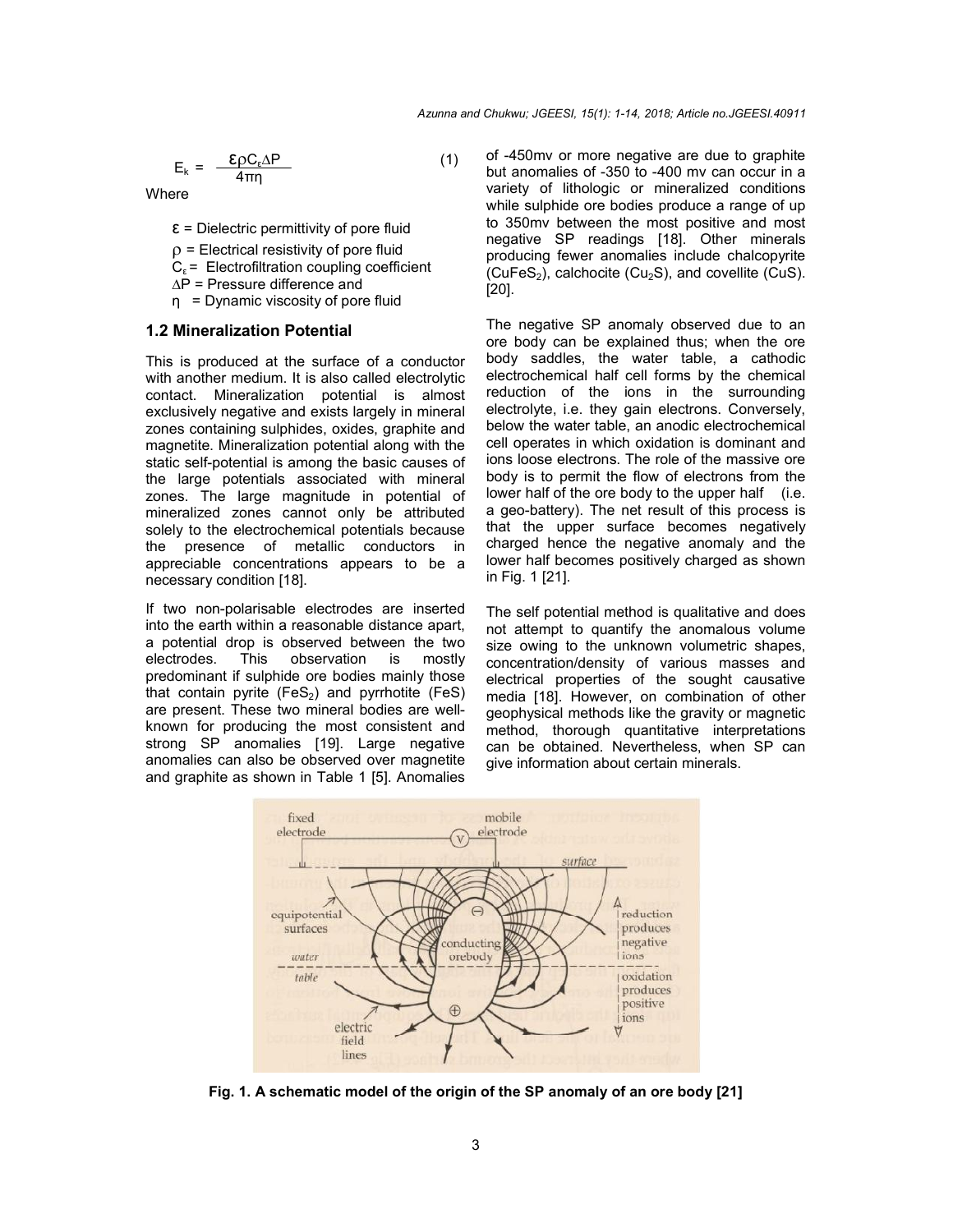| Source                                        | <b>Type of anomaly</b>                    |
|-----------------------------------------------|-------------------------------------------|
| <b>Mineral potentials</b>                     |                                           |
| Sulphide ore bodies (Pyrite, chalcopyrite,    |                                           |
| pyrrhotite, sphalerite, galena)               | Negative anomaly $\approx$ hundreds of mV |
| Graphite ore bodies                           |                                           |
| Magnetite + other electronically conducting   |                                           |
| materials                                     |                                           |
| Coal                                          |                                           |
| Manganese                                     |                                           |
| Quartz veins                                  |                                           |
| Pegmatites                                    | Positive $\approx$ tens of mV             |
| <b>Background potentials</b>                  |                                           |
| Fluid streaming, geochemical reactions, e.t.c | Positive $+/-$ negative $\leq 100$ mV     |
| Bioelectric (Plants, trees)                   | Negative $\leq$ 300mV or so               |
| Groundwater movement                          | Positive or negative up to hundred of mV  |
| Topography                                    | Negative, up to 2V                        |

#### **Table 1. Types of SP anomalies and their geologic sources [5]**

## **1.3 Location and Geology of the Study Area**

The study area covers the whole of Ohiya community and some parts of Amachara and Ossah all in South Eastern region of Nigeria. It lies between Latitude 05º 29' and 05º.33' North and Longitude 07º.26 and 07º.28' East which covers an area of about  $15.7 \text{ km}^2$ .

It is underlain by the Benin Formation which is the youngest rock-stratigraphic unit in the Niger Delta basin of Miocene to Recent age [22]. It is composed of continental deposits, including alluvial and upper coastal-plain deposits that are up to 2000 m thick mostly at the centre of the basin [23]. The Miocene to Recent Benin Formation is made up of sands which are mostly medium to coarse grained, pebbly, moderately sorted with local lenses of poorly cemented sands and clays. But generally, Benin Formation consists of shale/sand sediments with intercalation of thin clay beds [24,25].

Petrographic analysis of Benin Formation indicates that the composition of the rocks is as follows: 95-99% quartz grains, 1-2.5% of Na+Kmica, 0 -1.0% of feldspar and 2-3% of dark coloured minerals [26]. Locally, the study area is made of mostly clays and alluvium deposits. There is an abundance of clay mineral, with evidence of shale and dark couloured minerals on the outcrop. The kaolin deposits are consolidated and are surrounded by sand, silt and clays [27].

It has a relative humidity of over 70% and it is characterized by high temperature of about 29ºC

– 31ºC with an annual rainfall of about 4000mm per annum with two seasons – dry and wet seasons. Wet season starts from mid April to October and dry season from November to Mid April. It has double maxima rainfall peaks in July and September with a short dry season of about three weeks between the peaks locally known as "August Break" [27].

The area has an undulating pattern. It has high and low elevation and valleys. The elevation above sea level ranges from 107m to 131m. The location map of the study area is as shown in Fig. 2.

#### **2. MATERIALS AND METHODS**

A pair of non-polarizable electrodes, Ohmega 1000 Terrameter and two reels of wire were assembled in a field survey to get the self potential data. The direct potential method was used in generating the data. In this procedure, one of the electrodes is placed at a large distance far away from the base electrode. This electrode gives a reference potential against which the potential at each of the corners of a grid is measured. The base electrode is made to be stationary while the other is moved from point to point along a profile until the grid is completed.

Seven locations were investigated which covers the entire study area. Some of the locations which have a large area were subdivided into profiles and measurements were taken along the traverses. Table 2 shows the different locations and their coordinates. The length of the profiles ranges from 100 m to 200 m. Due to the topography of the study area, the longer profiles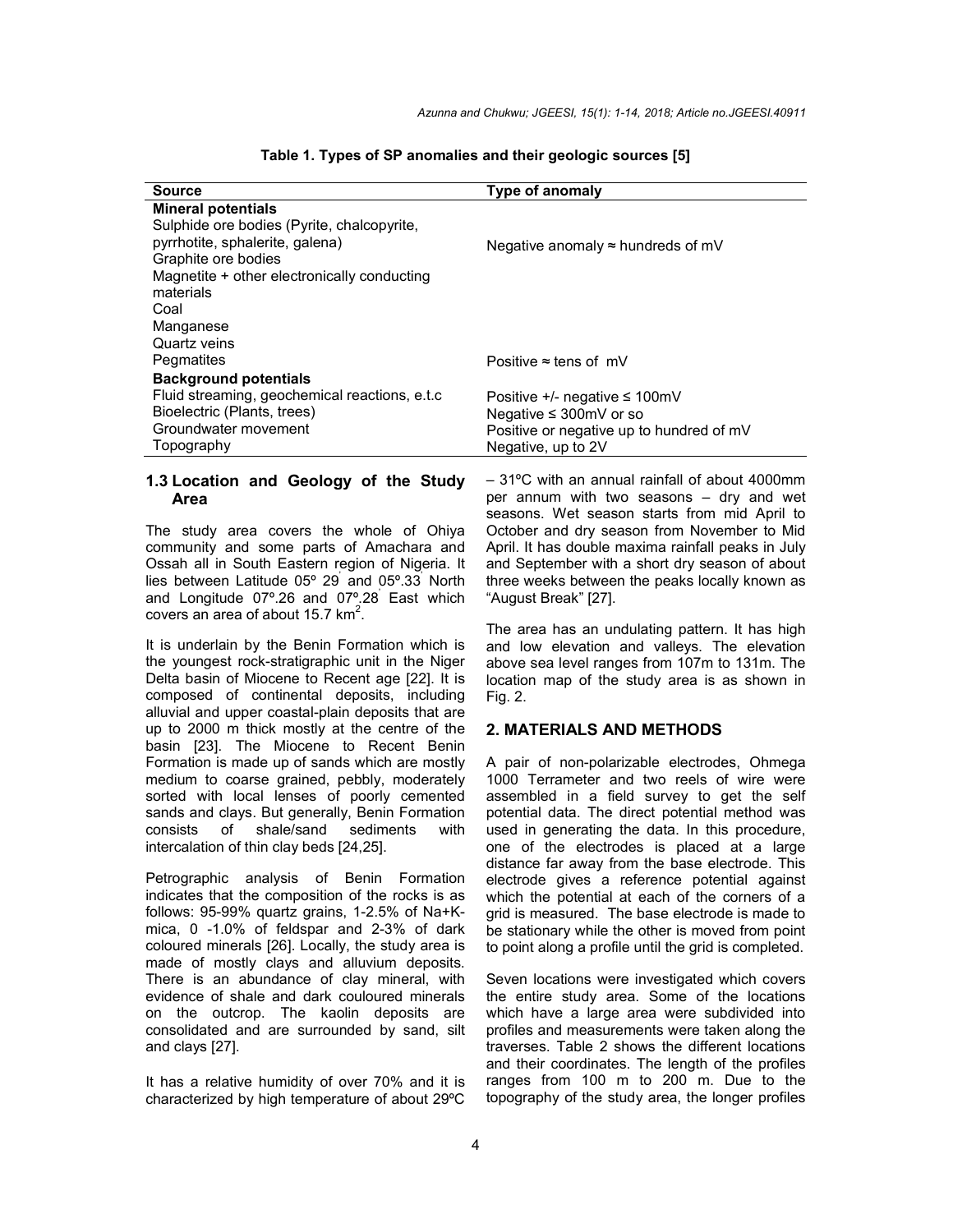

**Fig. 2. Location map of the study area [27]**

**Table 2. Locations of the study area where measurements were taken location**

| Location | Coordinate                                                         | No of                                                 |          |
|----------|--------------------------------------------------------------------|-------------------------------------------------------|----------|
|          | Latitude (North)                                                   | Longitude (East)                                      | profiles |
|          | $05^{\circ}.31.833 - 05^{\circ}.31.879$                            | $07^{\circ}$ , 27.649 $-07^{\circ}$ , 27.750          |          |
|          | $05^{\circ}$ .31.630 ' - $5^{\circ}$ 31.669 '                      | $07^{\circ}.27.394$ – $07^{\circ}.27.422$             |          |
|          | $05^{\circ}$ .32.436 ' - $05^{\circ}$ .32.469 '                    | $07^{\circ}$ ,27,133 $-07^{\circ}$ ,27,173            |          |
|          | $05^{\circ}$ .30.502 $-05^{\circ}$ .30.794                         | $07^{\circ}$ ,26.646 ' - 07 $^{\circ}$ ,26.743 '      |          |
|          | $05^{\circ}$ .30.771 $-05^{\circ}$ .30.858                         | $07^{\circ}$ ,26,782 $-07^{\circ}$ ,26,922 $^{\circ}$ |          |
|          | $05^{\circ}$ ,30,370 $^{\circ}$ - 05 $^{\circ}$ ,30,511 $^{\circ}$ | $07^{\circ}$ .26.491 $-07^{\circ}$ .26.667            |          |
|          | $05^{\circ}$ .30.789 ' - 05 $^{\circ}$ .30.995 '                   | $07^{\circ}$ ,27,151 - $07^{\circ}$ ,27,513 '         |          |

were obtained where there is a relatively even topography while some were shortened when it meets an undulating plain. The distance of separation between the two electrodes is increased by a distance of 10 m.

#### **3. RESULTS, ANALYSES AND DISCUSSION**

Results from the survey show that the self potential values are predominantly negative with some positive values. The table of potential values is as shown in Tables 3 to 7. The obtained SP values for each of the profiles were plotted against the offset distance to get the spectral signature as shown in Figs. 3-7.

The negative values reveal mineral zones which may contain sulphides, oxides, graphite magnetite and other electrically conducting minerals while the positive anomalies depict the presence of non-conductive minerals.

Locations one to three have conductive materials due to high negative anomalies recorded. This depicts the presence of sulphide ore bodies with minute non-conductive minerals which gave rise to the few positive anomalies. Similarly, location four has both negative and positive potential values with profile two having the highest positive potential anomaly of 83.77mV which implies that the conducting minerals can be detected more as you move from profile two to one.

In location five, profiles one and three have exclusive high negative potential anomalies whereas the second profile has low negative and positive anomaly. This indicates that the ore body is abundant along profiles one and three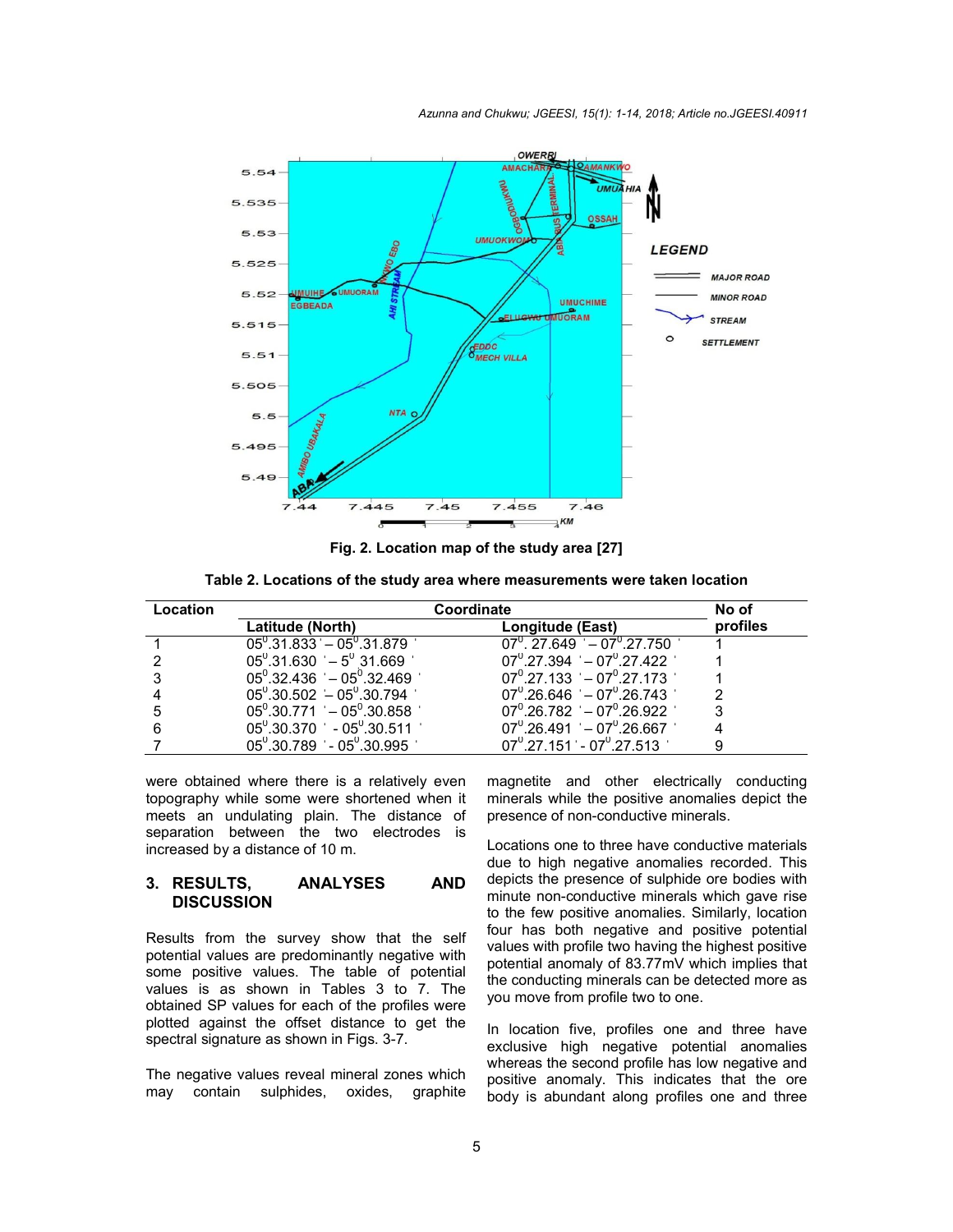whereas the host rock and other non-conductive materials are likely to be concentrated along profile two.

**Table 3. SP values of locations 1 – 3**

| <b>Offset</b> | Potential (mV) |                          |           |  |  |
|---------------|----------------|--------------------------|-----------|--|--|
| distance      | Location       | Location                 | Loca-     |  |  |
| (m)           | 1              | 2                        | tion 3    |  |  |
| 0             | $-44.82$       | $-31.03$                 | $-95.74$  |  |  |
| 10            | $-67.14$       | $-90.26$                 | $-149.00$ |  |  |
| 20            | $-109.5$       | $-50.10$                 | $-151.40$ |  |  |
| 30            | $-146.4$       | $-75.65$                 | -178.90   |  |  |
| 40            | $-263.3$       | $-84.17$                 | $-295.80$ |  |  |
| 50            | $-240.9$       | $-172.80$                | $-351.70$ |  |  |
| 60            | $-230.7$       | $-163.60$                | $-313.10$ |  |  |
| 70            | $-192.1$       | $-40.56$                 | $-334.40$ |  |  |
| 80            | $-225.7$       | 51.37                    | $-336.50$ |  |  |
| 90            | $-249$         | 46.85                    | $-443.20$ |  |  |
| 100           | 9.394          | 40.56                    | $-483.00$ |  |  |
| 110           | $-338.5$       |                          |           |  |  |
| 120           | $-270.4$       |                          |           |  |  |
| 130           | $-282.6$       |                          |           |  |  |
| 140           | $-281.6$       | $\overline{\phantom{0}}$ |           |  |  |
| 150           | $-297.8$       |                          |           |  |  |
| 160           | $-371$         |                          |           |  |  |
| 170           | $-305$         |                          |           |  |  |
| 180           | $-336.5$       |                          |           |  |  |
| 190           | $-233.8$       |                          |           |  |  |
| 200           | $-174.8$       |                          |           |  |  |

Location 6 has quite a unique feature as it has both the highest positive potential anomaly (251.1 mV) and the highest negative anomaly (- 640.5 mV). It shows an intermittent trend as we move from profile one to four. Profiles one and three have exclusive negative anomalies; profile two almost has non-conductive values while profile four is almost exclusively conductive with a single positive anomaly at 120 m offset. This implies that, sulphide ore bodies are likely to be seen abundantly along profiles one, three and four alongside other non-conductive materials which will be more in profile two.

It can also be deduced that in location seven, the trend in potential values shows a transition from negative values to positive as we move from profile one to profile eight till it became predominantly positive in profile nine. This implies that the abundance of these conductive minerals tend to decrease as we move from profile one to profile nine. However, ore bodies

seem to be more predominant along profiles five, six and seven because of the exclusive negative anomalies obtained.

Furthermore, the most active anomalies due to the sulphide ore bodies are obtained in profile six of location seven, profile three of location six and profile one of location five because they all have high negative potential anomalies of -500 mV and above.

The Iso-potential map of the study area was contoured with an interval of 50 mV which reveals major areas of the abundance of graphite and sulphide ore bodies as shown in figure 8. As stated earlier, graphite gives a strong negative anomaly of -450 mv or more while anomalies up to -350 mv are associated with sulphide ores. Therefore, from the iso-potential map, it can be deduced that graphite and sulphide ore bodies are more in the North-Western and South-Western areas of the study area. The mineralogical trend seem to extend from the South-Western region to the North-Western region while sulphide ore body and very minute quantity of graphite can be seen at the South-Eastern part of the study area.

Therefore Nkwoebo, Umuoram and Egbeada will most likely have a graphite ore body while Umuchime, Amachara and Umuokwom will most likely have a sulphide ore body. There is however little or no need to obtain information about depth since only shallow bodies are most likely to give rise to a spontaneous polarization potential. The maximum depth of sensitivity of SP method is approximately 60‐100m depending on ore body and nature of overburden [5].

**Table 4. SP values of location 4**

| Offset distance (m) | Potential (mV)   |                  |  |  |
|---------------------|------------------|------------------|--|--|
|                     | <b>Profile 1</b> | <b>Profile 2</b> |  |  |
| 0                   | 30.32            | 83.77            |  |  |
| 10                  | -84.38           | 2.129            |  |  |
| 20                  | $-102.4$         | -96.34           |  |  |
| 30                  | $-207.4$         | 14.5             |  |  |
| 40                  | $-363.9$         | -64.7            |  |  |
| 50                  | $-216.5$         | $-103.4$         |  |  |
| 60                  | $-209.4$         | -150.1           |  |  |
| 70                  | $-274.5$         | -99.18           |  |  |
| 80                  | $-197.2$         | $-126.7$         |  |  |
| 90                  | $-266.3$         | $-129.8$         |  |  |
| 100                 | -268.4           | 20.08            |  |  |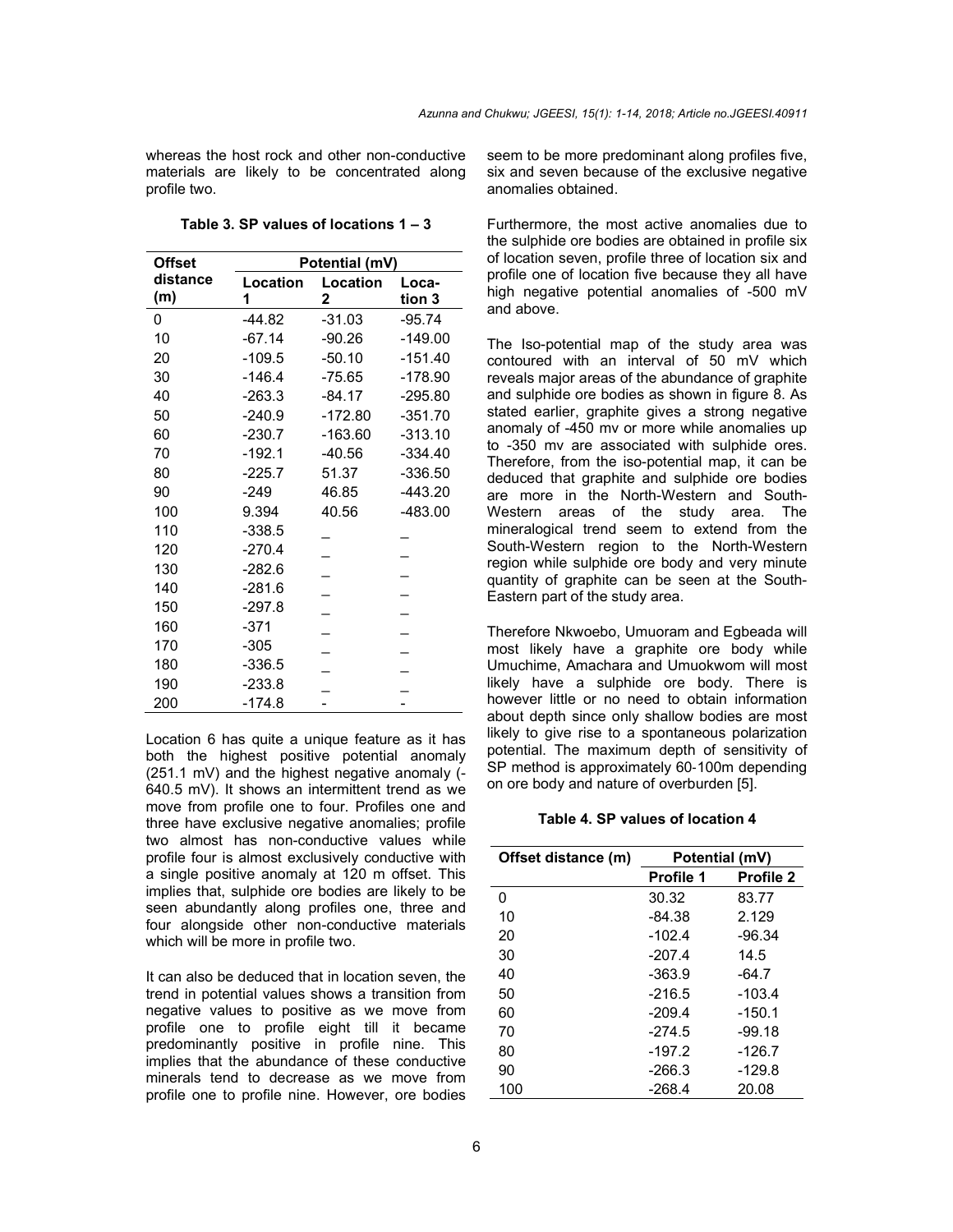| Offset distance (m) |           | Potential (mv) |           |  |
|---------------------|-----------|----------------|-----------|--|
|                     | Profile 1 | Profile 2      | Profile 3 |  |
| 0                   | $-4.097$  | 12.47          | $-72.81$  |  |
| 10                  | $-144$    | $-45.03$       | $-86.81$  |  |
| 20                  | $-185$    | 21.9           | $-196.2$  |  |
| 30                  | $-222.6$  | $-21.6$        | $-416.8$  |  |
| 40                  | $-118.6$  | $-28.7$        | $-326.3$  |  |
| 50                  | $-186$    | $-11.66$       | $-247$    |  |
| 60                  | $-249$    | $-83.57$       | $-311.1$  |  |
| 70                  | $-352.7$  | $-139.9$       | $-283.6$  |  |
| 80                  | -514.4    | $-118.6$       | $-282.6$  |  |
| 90                  | $-373.1$  | $-74.03$       | $-473.7$  |  |
| 100                 | $-441.2$  | $-168.7$       | $-467.6$  |  |

## **Table 5. SP values of location 5**

## **Table 6. SP values of location 6**

| Offset distance (m) | Potential (mv) |                   |           |           |  |  |
|---------------------|----------------|-------------------|-----------|-----------|--|--|
|                     | Profile 1      | Profile 2         | Profile 3 | Profile 4 |  |  |
| $\mathbf 0$         | $-286.7$       | $-19.77$          | $-112.5$  | $-184$    |  |  |
| 10                  | $-341.6$       | 224               | $-76.67$  | $-199.2$  |  |  |
| 20                  | -490           | 251.1<br>$-69.97$ |           | $-216.5$  |  |  |
| 30                  | $-297.8$       | 188               | $-107.5$  | $-289.7$  |  |  |
| 40                  | $-510.3$       | 176.9             | $-114.6$  | $-259.2$  |  |  |
| 50                  | $-569.3$       | 54.56<br>$-63.89$ |           | $-342.6$  |  |  |
| 60                  | $-522.5$       | 19.57             | $-74.44$  | -244      |  |  |
| 70                  | $-494.1$       | 131.8             | $-118.6$  | $-266.3$  |  |  |
| 80                  | $-363.9$       | 3.083             | $-286$    | $-237.9$  |  |  |
| 90                  | $-416.8$       | $-108.5$          | $-640.5$  | $-180.9$  |  |  |
| 100                 | $-437.1$       | 105.4             | $-239.9$  | $-175.8$  |  |  |
| 110                 | $-449.3$       |                   |           | $-256.2$  |  |  |
| 120                 | $-516.4$       |                   |           | 277.5     |  |  |
| 130                 | $-504.2$       |                   |           |           |  |  |
| 140                 | -379.2         |                   |           |           |  |  |
| 150                 | $-416.8$       |                   |           |           |  |  |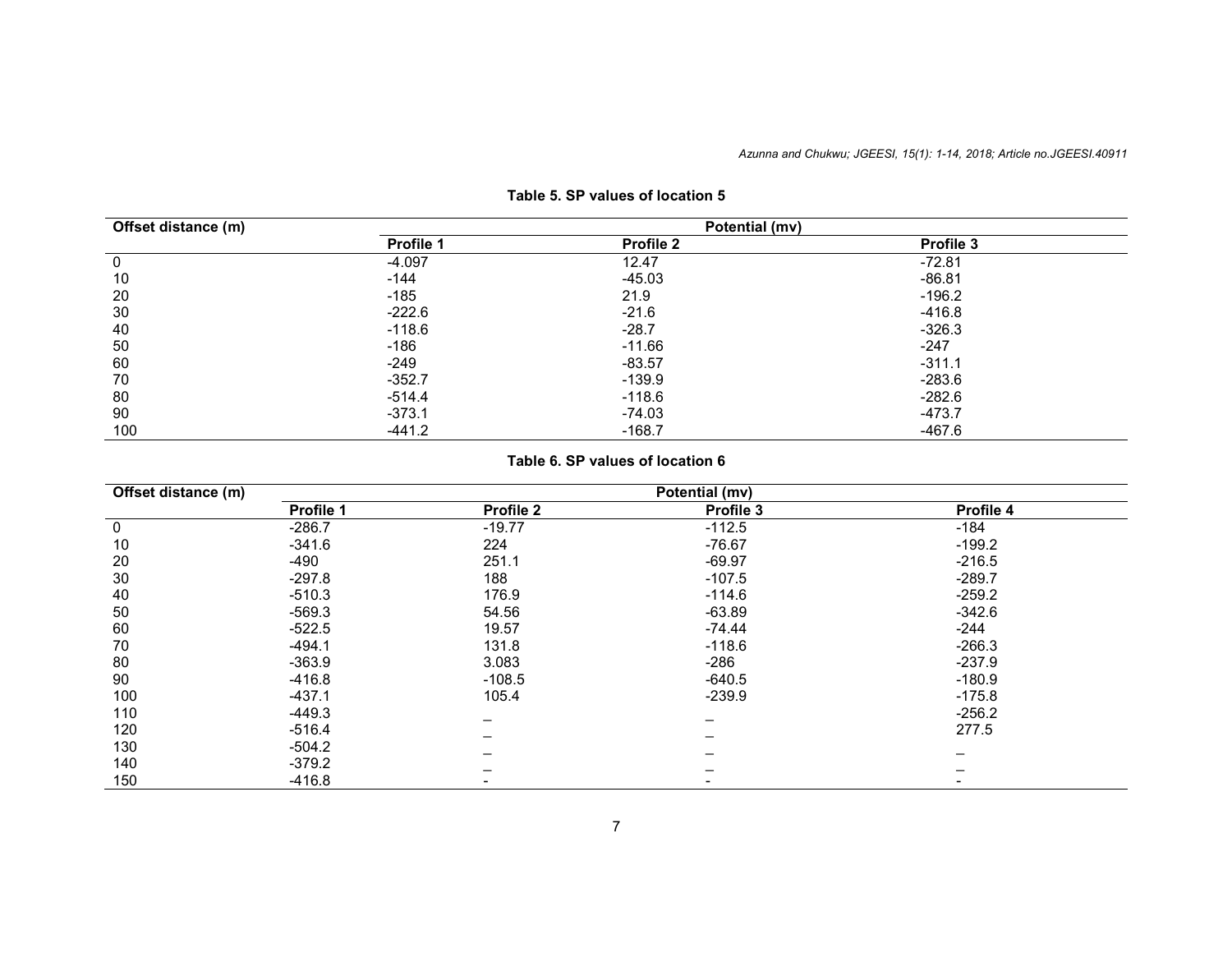|     | Potential (mv)  |           |          |          |          |          |          |                              |          |
|-----|-----------------|-----------|----------|----------|----------|----------|----------|------------------------------|----------|
|     | Profile 1       | Profile 2 | Profile3 | Profile4 | Profile5 | Profile6 | Profile7 | Profile8                     | Profile9 |
| 0   | $-2.018$        | 1.125     | $-67.54$ | 21.09    | $-187$   | $-89.85$ | $-62.06$ | 72.61                        | 198      |
| 10  | 5.375           | $-80.52$  | $-90.87$ | 73.02    | $-232.8$ | $-263.3$ | $-113.5$ | 170.8                        | 187      |
| 20  | $-90.87$        | $-63.28$  | $-76.67$ | 87.22    | $-220.6$ | $-382.2$ | $-180.9$ | 119.6                        | 148      |
| 30  | $-34.98$        | $-100$    | $-96.55$ | 71.8     | $-293.8$ | $-414.8$ | 120.6    | 93.5                         | 87.62    |
| 40  | $-45.43$        | $-102.4$  | $-121.7$ | 160.2    | $-252.1$ | $-306$   | 120.6    | 85.39                        | 69.16    |
| 50  | $-67.95$        | $-52.73$  | $-90.66$ | 106.4    | $-288.7$ | $-420.9$ | 51.31    | 87.01                        | 165.7    |
| 60  | $-92.69$        | $-138.9$  | $-53.75$ | 108.5    | $-229.7$ | $-390.4$ | $-32.68$ | 114.6                        | 180.9    |
| 70  | $-195.2$        | $-74.64$  | $-88.03$ | 104.4    | $-109.5$ | $-368$   | 67.74    | $-117.6$                     | 36       |
| 80  | $-196.2$        | $-108.5$  | $-41.37$ | $-65.31$ | $-10.44$ | $-218.5$ | $-71.39$ | $-125.7$                     | 168.7    |
| 90  | $-220.6$        | $-198.2$  | $-46.65$ | $-151.1$ | $-47.46$ | $-352.7$ | $-106.4$ | $-88.64$                     | 155.5    |
| 100 | $-86.4$         | $-178.9$  | $-96.75$ | $-79.51$ | 54.15    | $-406.6$ | $-28.9$  | 57.2                         | 145.3    |
| 110 | $-106.4$        | $-194.1$  | $-53.95$ | $-14.09$ | -222.6   | $-366$   | $-123.7$ | $-12.27$                     | 165.7    |
| 120 | $-166.7$        | 76.87     | $-77.68$ | $-134.8$ | $-93.1$  | $-37.2$  | $-236.8$ | 51.52                        | -        |
| 130 | $-84.98$        | $-128.8$  | $-65.92$ | $-27.78$ | -16.12   | $-445.3$ | $-176.9$ | $-33.36$                     |          |
| 140 | $-122.7$        | $-170.8$  | $-75.25$ | $-26.67$ | $-64.9$  | $-467.6$ | $-139.9$ | 152.1                        |          |
| 150 | $-262.3$        | $-152.5$  | $-34.17$ | $-44.21$ | $-13.38$ | -443.2   | $-389.3$ | $-3.904$                     |          |
| 160 | $-336.5$        | $-154.1$  | $-32.55$ | 49.89    | $-112.5$ | -488     | $-296.8$ |                              | -        |
| 170 | $\qquad \qquad$ | $-114.6$  | $-58.82$ | 79.9     | $-300.9$ | $-492$   | —        | $\qquad \qquad \blacksquare$ | -        |
| 180 |                 | $-36.71$  | 8.985    | 50.91    | $-223.6$ | $-573.4$ |          |                              |          |
| 190 |                 | $-108.5$  | 6.916    | 39.55    |          | $-392.4$ |          |                              |          |
| 200 |                 | $-201.3$  | 17.03    | 101.4    |          | $-323$   |          |                              |          |

**Table 7. SP values of location 7 offset distance (m)**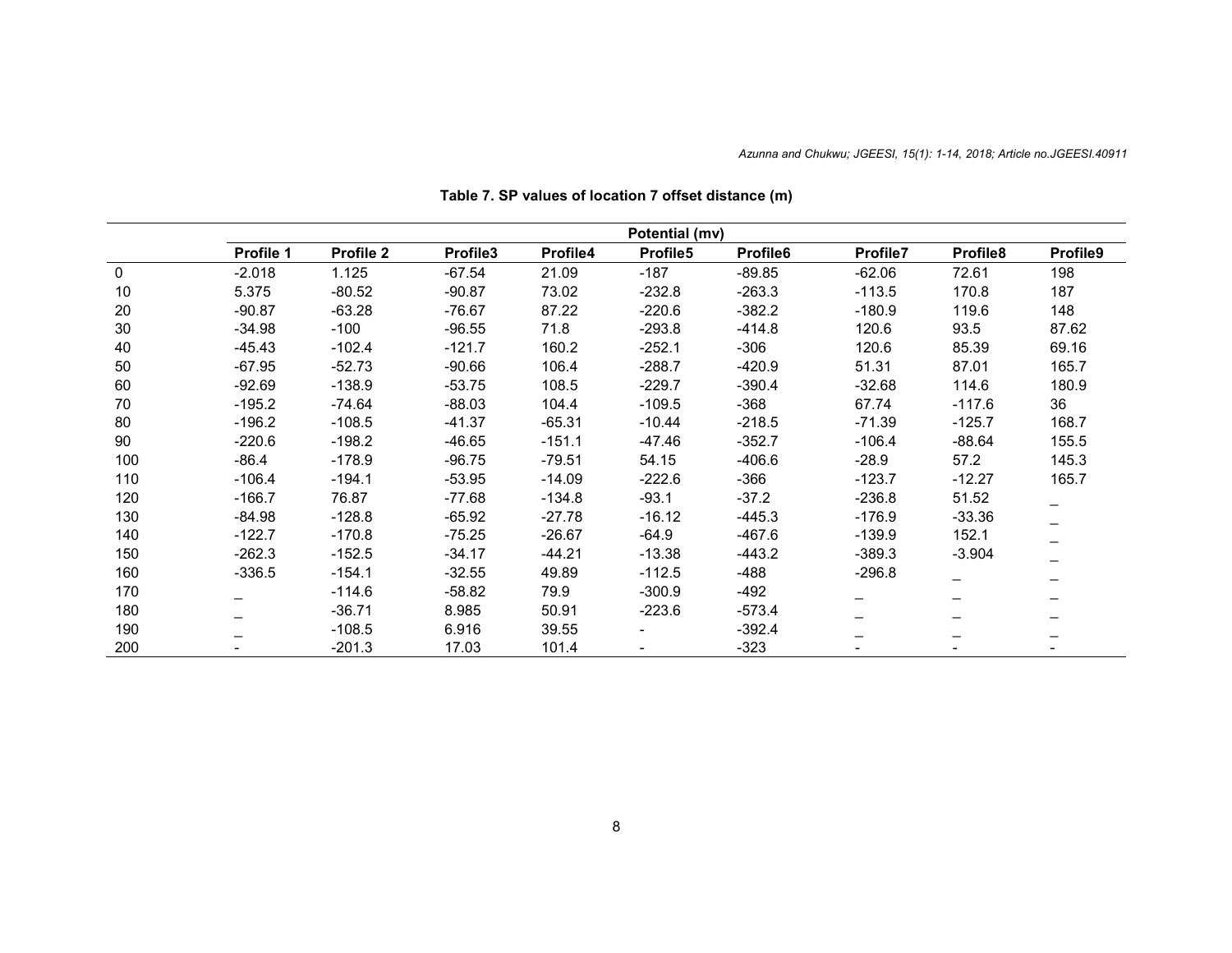*Azunna and Chukwu; JGEESI, 15(1): 1-14, 2018; Article no.JGEESI.40911*



Location 1

Location 2





**Fig. 3. Spectral signatures of locations 1 – 3**





**Fig. 4. Spectral signatures of locations 4**



Profile 1

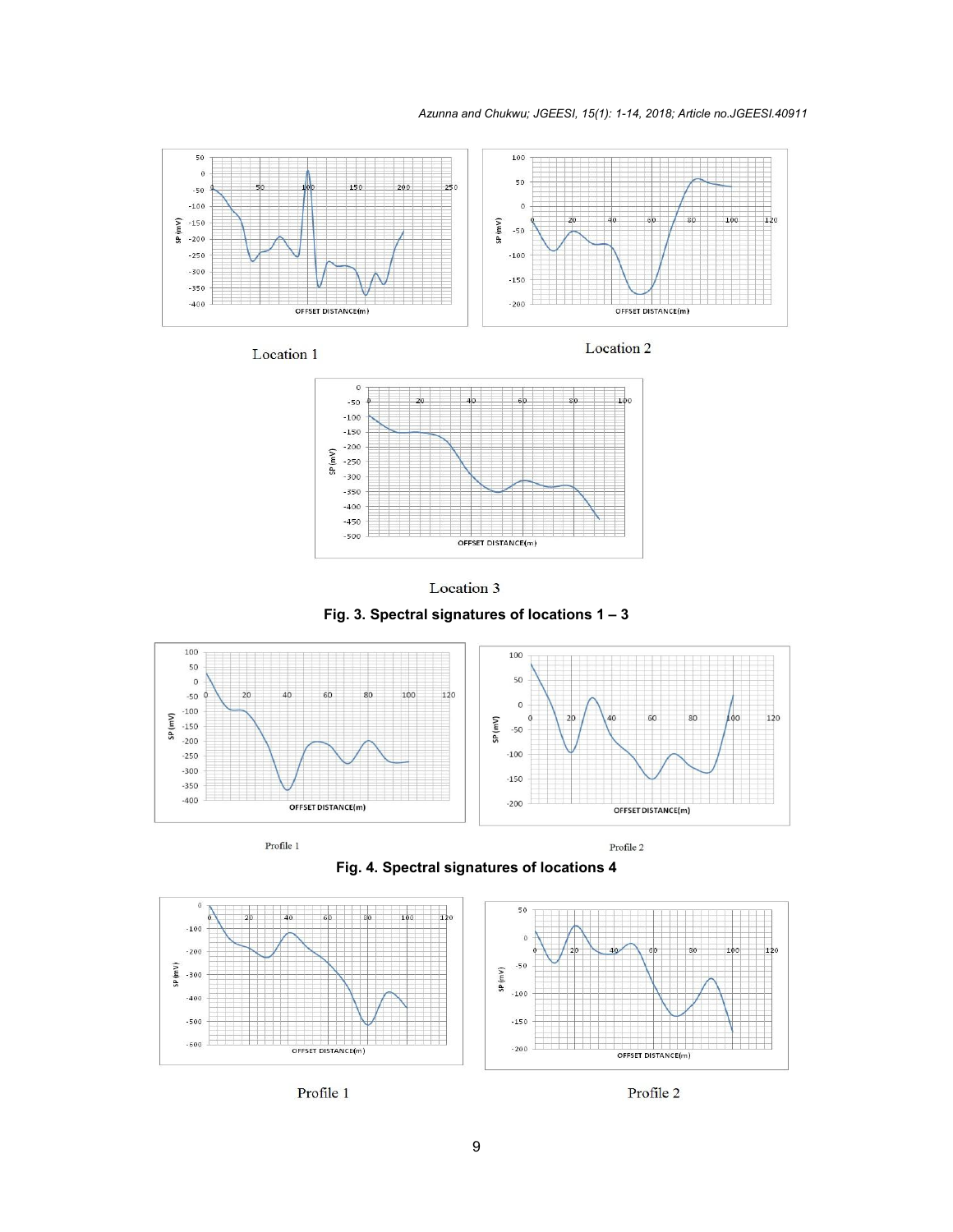







Profile 1





Profile 3

Profile 4



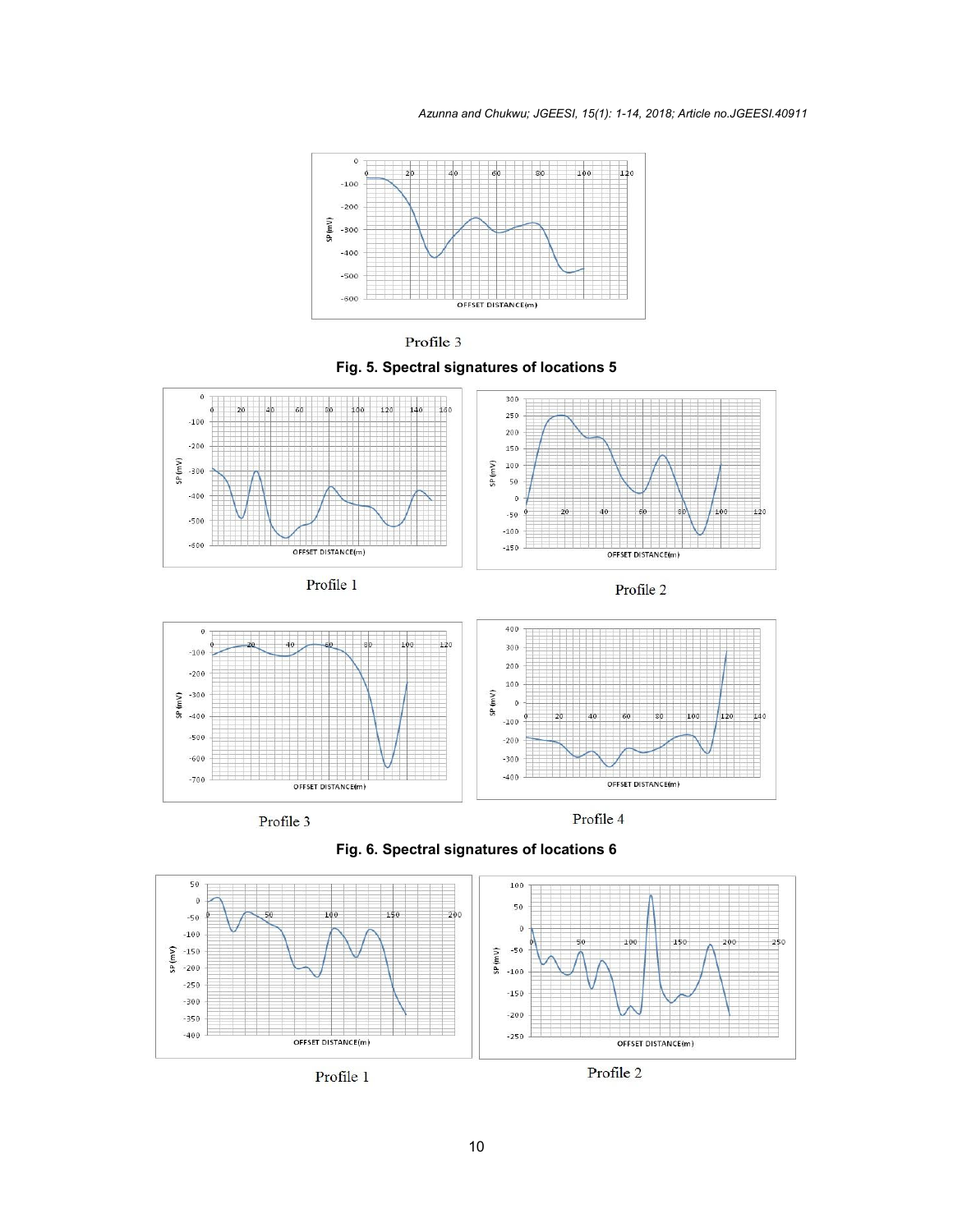













Profile 8



**Fig. 7b. Spectral signatures of locations 7**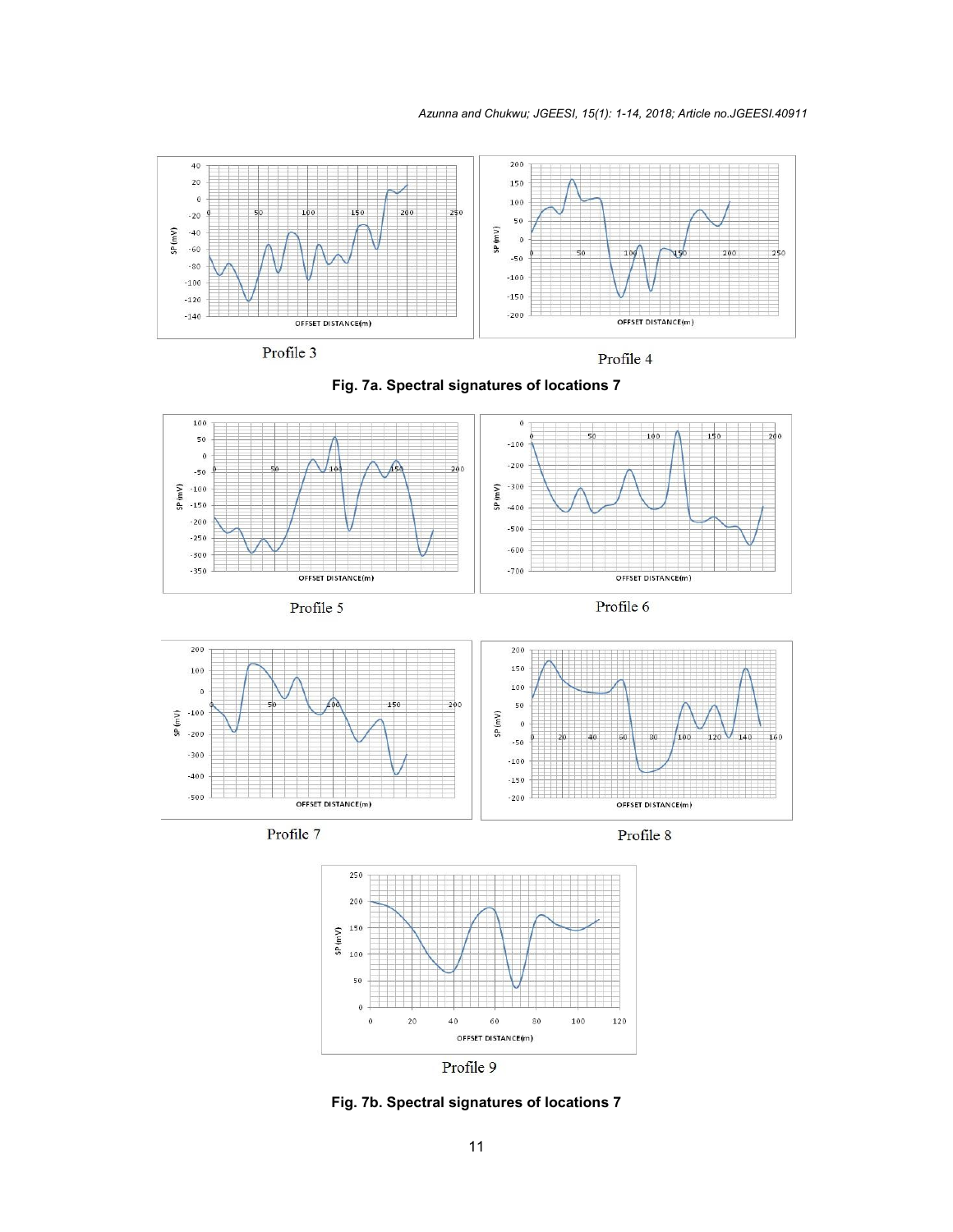

**Fig. 8. ISO-potential contour map of the study area**

## **4. CONCLUSION**

This work investigates the self-potential anomalies of some of the southern parts of Umuahia. The self-potential technique involves measurement at the surface of electrical potential developed in the earth by the electrochemical action between the minerals and solutions which they are in contact. There is no impressed or external field in play. Ore bodies through mineralisation process grow and exist in the underlain subsurface. The SP anomaly of the study area is predominantly negative with varying magnitudes ranging from -2 mV to -600 mV. Positive SP anomalies were also seen from 5mv to 277 mV. The negative SP anomalies are due to the presence of mineral containing sulphides and graphite. The abundance of the conducting minerals is in locations three, four, five and seven. Such communities as Umuchime, Amachara and Umuokwom are likely to have sulphide ore bodies as indicated by the potential anomalies measured while Nkwoebo, Umuoram

and Egbeada all in Ohiya will have a graphite ore body.

## **COMPETING INTERESTS**

Authors have declared that no competing interests exist.

#### **REFERENCES**

- 1. Charles E. Corry, Gregor T. DeMoullly, Michael T. Gerety. Field procedure manual for self-Potential surveys. Zonge Engineering and Research organization Tucson, Arizona; 1982.
- 2. Corwin RF. The self potential method for<br>environmental and engineering environmental and engineering applications. Inward, S.W<br>Geotechnical and Environmental and Environmental Geophysics. 1990;127–145.
- 3. Keller GV, Frischknecht FC. Electrical methods in geophysical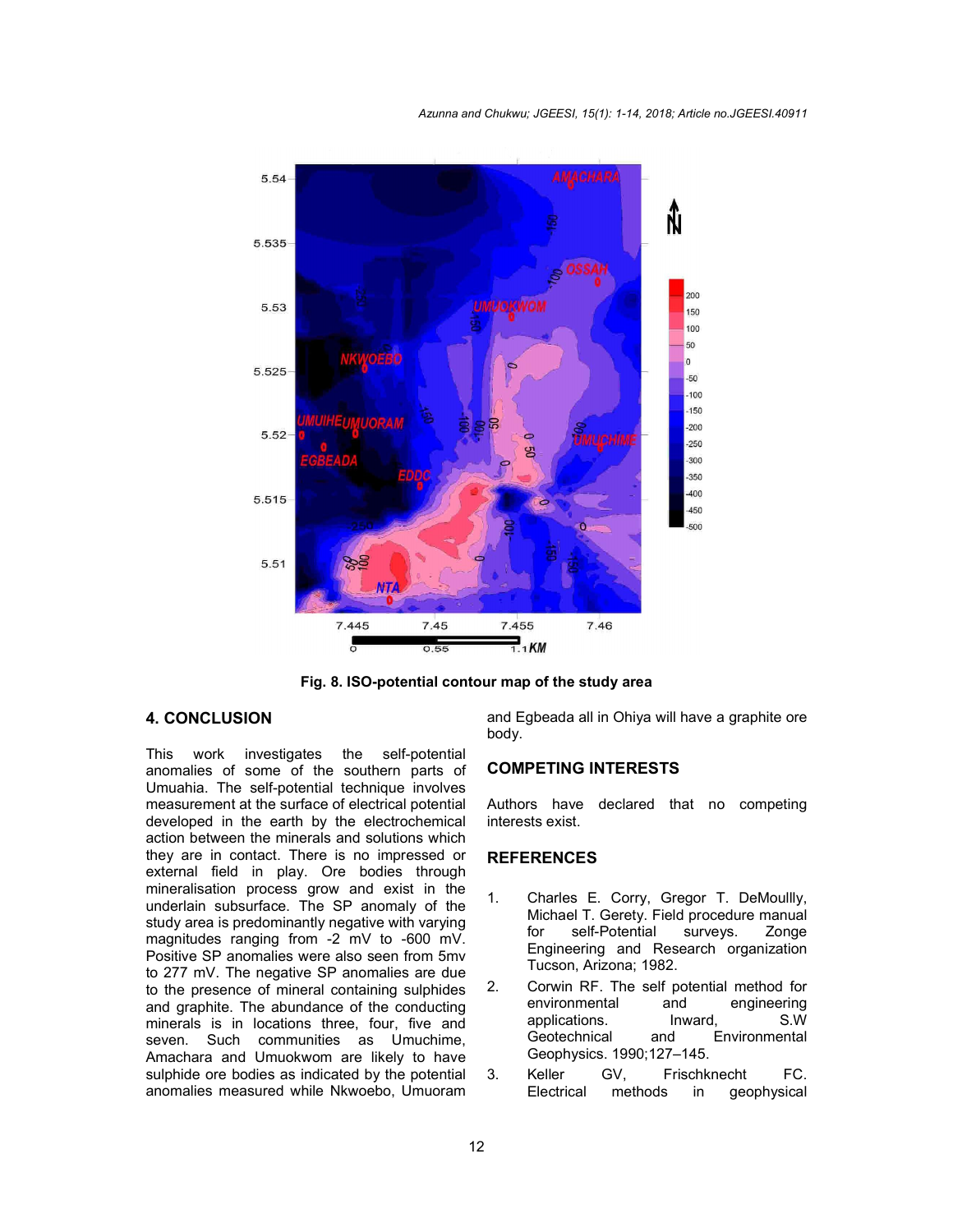prospecting. Pergamon Press New York; 1966.

- 4. Alexis Maineult, Laurence Jouniaux, Yves Bernabé. Influence of the mineralogical composition on the self-potential response to advection of KCl concentration fronts through sand. Geophysical Research Letters, American Geophysical Union. 2006;33:L24311.
- 5. John. M. Reynolds. An introduction to applied and environmental geophysics. Second edition, John Wiley and sons limited; 2011.
- 6. Sailhac P, Marquis G. Analytic potentials for the for-ward and inverse modeling of SP anomalies<br>caused by subsurface fluid flow. caused by subsurface fluid Geophysical Research Letters. 2001;28(9):1851–1854.
- 7. Aubert M, Atangana QY. Self-potential method in hy-drogeological exploration of volcanic areas. Ground Water. 1996;34(6): 1010–1016.
- 8. Petiau G. Second generation of Lead-lead chloride electrodes for geophysical applications. Pure and Applied Geo-physics. 2000;157(3):357– 382.
- 9. Chukwu GU. Preliminary study of lateral extent of sulphide orebody within Abakaliki area of southeast Nigeria. Nig. J. Earth Sci. 2001;1(1):21-26.
- 10. Dobrin MB. An introduction to geophysical prospecting. McGraw-Hill book coy. Japan. 1983;572–574.
- 11. Jouniaux L, Ishido T. Electrokinetics in Earth sciences: A tutorial. International Journal of Geophysics. 2011;2012:1-16
- 12. Overbeek JTG. Electrochemistry of the double layer, in Colloid Science, irreversible systems, Elsevier. H. R. Kruyt, Ed. 1952;1:115–193.
- 13. Jouniaux L, Maineult A, Naudet V, Pessel M, Sail-hac P. Review of self-potential methods in hydrogeophysics. Comptes Rendus Geoscience. 2009;341(10- 11):928–936.
- 14. Finizola A, Sortino F, Lenat JF,´ Valenza M. Fluid circulation at Stromboli volcano (Aeolian Islands, Italy) from self-potential and CO<sub>2</sub> surveys," Journal of Volcanology and Geothermal Research 2002;116(1- 2):1–18.
- 15. Finizola A, Lenat JF,´ Macedo O, Ramos D, Thouret JC, Sortino F. Fluid circulation and structural dis-continuities inside Misti volcano (Peru) inferred from self-potential measurements. Journal of Volcanology and Geother-mal Research. 2004;135(4): 343–360.
- 16. Hase H, Hashimoto T, Sakanaka S, Kanda W, Tanaka Y.<br>Hydrothermal system beneath ASO Hydrothermal system beneath ASO volcano as infer-red from self-potential mapping and re*s*istivity structure. Journal of Volcanology and Geothermal Research. 2005;143(4):259–277.
- 17. Ishido T. Electrokinetic mechanism for the 'W' shaped self potential profile on volcanoes. Geophysical Research Letters. 2004;31:L15616.
- 18. Burr SV. A guide to prospecting by the self Potential method. Onitario Geological Survey. 1981;2.
- 19. Beck AE. Physical principle of exploration methods. Macmillan Press, London. 1981;31-41.
- 20. Chukwu GU. Characteristics of selfpotential anomalies in Abakaliki lower Benue trough of Nigeria. International Research Journal of Geology and Mining. 2013;3(7):257-269.
- 21. Sato M, Mooney HM. The electrochemical mechanism of sulphide self potentials. Geophysics. 1960;25:226-249.
- 22. KC. Short and Stäuble. Outline Geology of the Niger Delta. American Association of Petroleum. Geologists Bulletin. 1967;51(5): 761-779.
- 23. Avbovbo AA. Tertiary lithostratigraphy of the Niger Delta. American. Association of Petroleum Geologists Bulletin. 1978;62: 295–300.
- 24. Asseez LO. Review of the stratigraphy, sedimentation and structure of the Niger Delta. In: Kogbe, C.A. (ed.). Geology of Nigeria. Elizabeth Publ. Co.: Lagos, Nigeria. 1976;259–272.
- 25. Murat RC. Stratigraphy and palaeogeography of the cretaceous and lower tertiary in southern Nigeria. In: Dessauvagie, T.F.J. and Whiteman, A. (eds.). African Geology. UI Press: Ibadan, Nigeria. 1972;635–64.
- 26. Onyeagocha AC. Petrography and depositional environment of the Benin